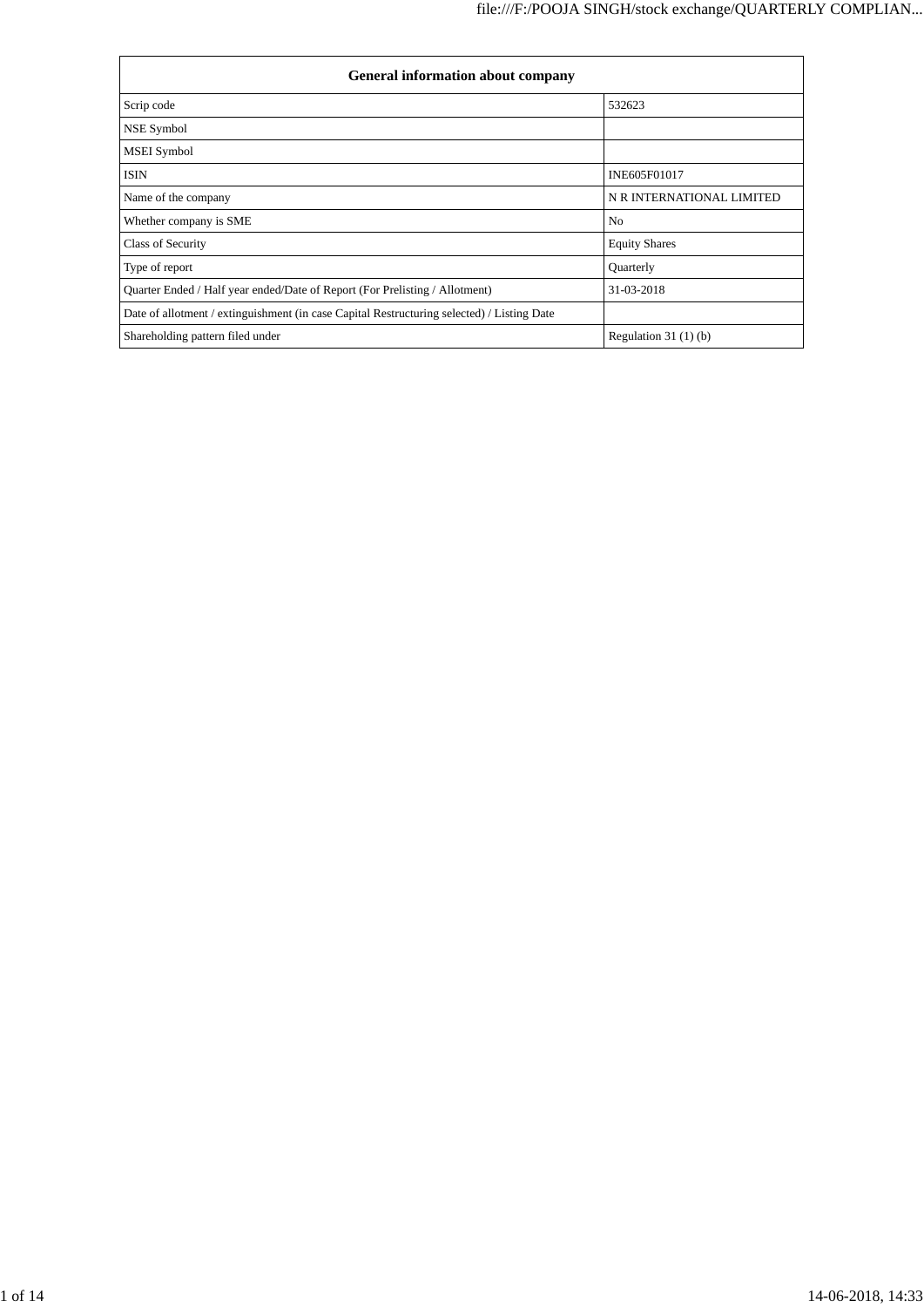|            | <b>Declaration</b>                                                                        |                |                                |                       |                            |  |  |  |  |
|------------|-------------------------------------------------------------------------------------------|----------------|--------------------------------|-----------------------|----------------------------|--|--|--|--|
| Sr.<br>No. | Particular                                                                                | Yes/No         | Promoter and<br>Promoter Group | Public<br>shareholder | Non Promoter-Non<br>Public |  |  |  |  |
|            | Whether the Listed Entity has issued any partly paid up<br>shares?                        | N <sub>0</sub> | N <sub>0</sub>                 | N <sub>0</sub>        | N <sub>0</sub>             |  |  |  |  |
| 2          | Whether the Listed Entity has issued any Convertible<br>Securities?                       | N <sub>0</sub> | N <sub>0</sub>                 | N <sub>0</sub>        | N <sub>0</sub>             |  |  |  |  |
| 3          | Whether the Listed Entity has issued any Warrants?                                        | No             | N <sub>0</sub>                 | N <sub>0</sub>        | N <sub>0</sub>             |  |  |  |  |
| 4          | Whether the Listed Entity has any shares against which<br>depository receipts are issued? | N <sub>0</sub> | N <sub>0</sub>                 | N <sub>0</sub>        | N <sub>0</sub>             |  |  |  |  |
| 5          | Whether the Listed Entity has any shares in locked-in?                                    | No.            | N <sub>0</sub>                 | No                    | N <sub>0</sub>             |  |  |  |  |
| 6          | Whether any shares held by promoters are pledge or<br>otherwise encumbered?               | N <sub>0</sub> | N <sub>0</sub>                 |                       |                            |  |  |  |  |
| 7          | Whether company has equity shares with differential<br>voting rights?                     | N <sub>0</sub> | N <sub>0</sub>                 | N <sub>0</sub>        | No                         |  |  |  |  |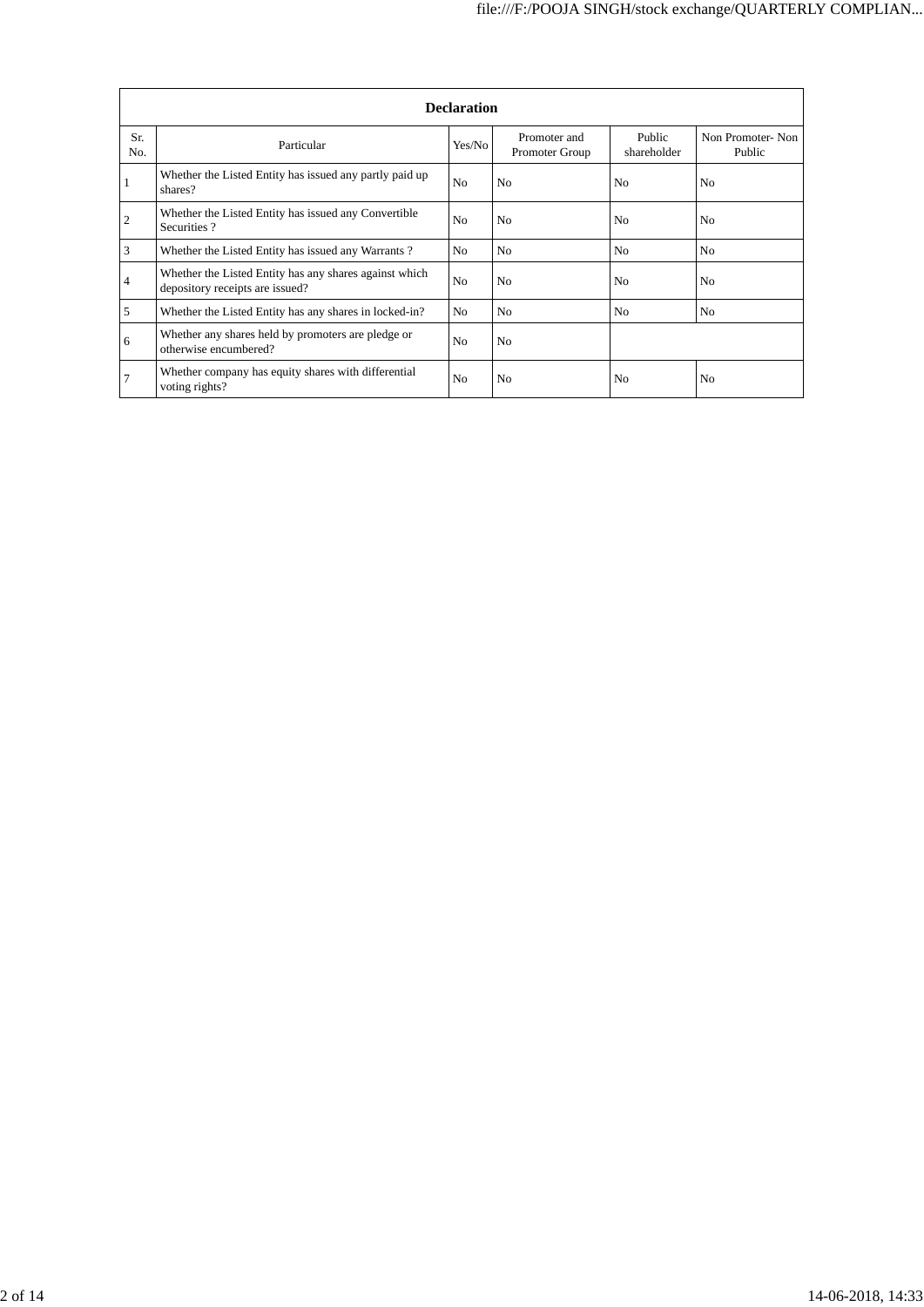|                         | Table I - Summary Statement holding of specified securities |                         |                                   |                           |                          |                                                               |                                                                                                                            |                                                                  |               |          |                     |
|-------------------------|-------------------------------------------------------------|-------------------------|-----------------------------------|---------------------------|--------------------------|---------------------------------------------------------------|----------------------------------------------------------------------------------------------------------------------------|------------------------------------------------------------------|---------------|----------|---------------------|
| Category<br>(I)<br>(II) |                                                             |                         | No. of                            | No. Of<br>Partly<br>paid- | No. Of<br>shares         | Total nos.<br>shares held<br>$(VII) =$<br>$(IV)+(V)+$<br>(VI) | Shareholding as<br>a % of total no.<br>of shares<br>(calculated as<br>per SCRR,<br>1957) (VIII) As<br>a % of<br>$(A+B+C2)$ | Number of Voting Rights held in each<br>class of securities (IX) |               |          |                     |
|                         | Category of<br>shareholder                                  | Nos. Of<br>shareholders | fully paid<br>up equity<br>shares | up<br>equity              | underlying<br>Depository |                                                               |                                                                                                                            | No of Voting (XIV) Rights                                        |               |          | Total as a          |
|                         |                                                             | (III)                   | held $(IV)$                       | shares<br>held<br>(V)     | Receipts<br>(VI)         |                                                               |                                                                                                                            | Class eg:<br>X                                                   | Class<br>eg:y | Total    | $%$ of<br>$(A+B+C)$ |
| (A)                     | Promoter &<br>Promoter<br>Group                             | 8                       | 6525912                           |                           |                          | 6525912                                                       | 61.14                                                                                                                      | 6525912                                                          |               | 6525912  | 61.14               |
| (B)                     | Public                                                      | 4350                    | 4148483                           |                           |                          | 4148483                                                       | 38.86                                                                                                                      | 4148483                                                          |               | 4148483  | 38.86               |
| (C)                     | <b>Non</b><br>Promoter-<br>Non Public                       |                         |                                   |                           |                          |                                                               |                                                                                                                            |                                                                  |               |          |                     |
| (C1)                    | <b>Shares</b><br>underlying<br><b>DRs</b>                   |                         |                                   |                           |                          |                                                               |                                                                                                                            |                                                                  |               |          |                     |
| (C2)                    | Shares held<br>by<br>Employee<br>Trusts                     |                         |                                   |                           |                          |                                                               |                                                                                                                            |                                                                  |               |          |                     |
|                         | Total                                                       | 4358                    | 10674395                          |                           |                          | 10674395                                                      | 100                                                                                                                        | 10674395                                                         |               | 10674395 | 100                 |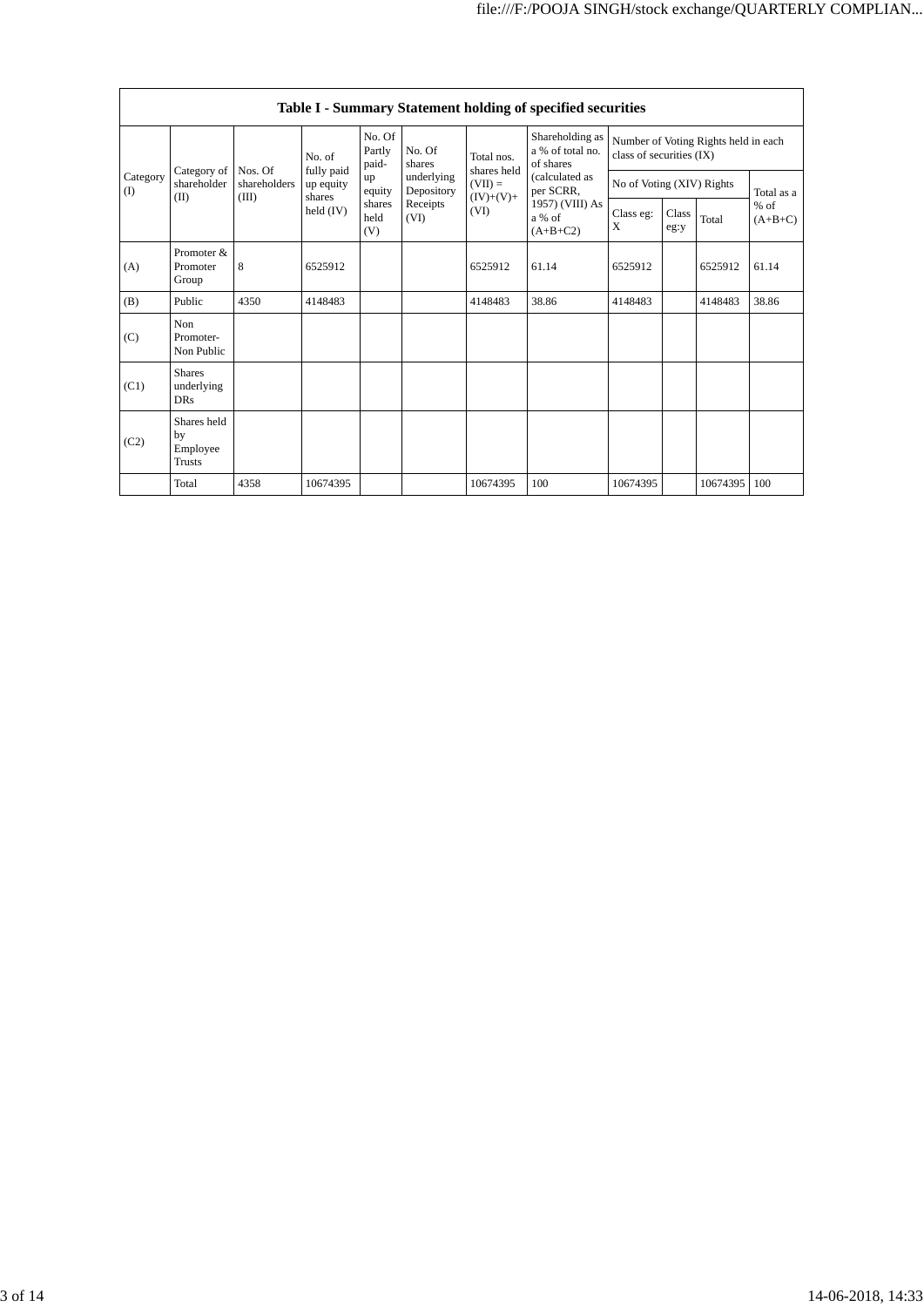| Table I - Summary Statement holding of specified securities |                                                |                                                                                                                                                                 |            |                                                                                                               |                                                                                                                                                                                        |                                        |                                                    |                                                                               |                                                |                                       |
|-------------------------------------------------------------|------------------------------------------------|-----------------------------------------------------------------------------------------------------------------------------------------------------------------|------------|---------------------------------------------------------------------------------------------------------------|----------------------------------------------------------------------------------------------------------------------------------------------------------------------------------------|----------------------------------------|----------------------------------------------------|-------------------------------------------------------------------------------|------------------------------------------------|---------------------------------------|
| Category<br>(I)                                             | Category of<br>shareholder<br>(II)             | No. Of<br>No. of<br><b>Shares</b><br><b>Shares</b><br>Underlying<br>Outstanding<br>Outstanding<br><b>Warrants</b><br>convertible<br>securities $(X)$<br>$(X_i)$ | Underlying | No. Of Shares<br>Underlying<br>Outstanding<br>convertible<br>securities and<br>No. Of<br>Warrants (Xi)<br>(a) | Shareholding, as<br>a % assuming full<br>conversion of<br>convertible<br>securities (as a<br>percentage of<br>diluted share<br>capital) $(XI)=$<br>$(VII)+(X)$ As a %<br>of $(A+B+C2)$ | Number of<br>Locked in<br>shares (XII) |                                                    | Number of<br><b>Shares</b><br>pledged or<br>otherwise<br>encumbered<br>(XIII) |                                                | Number of<br>equity shares<br>held in |
|                                                             |                                                |                                                                                                                                                                 |            |                                                                                                               |                                                                                                                                                                                        | No.<br>(a)                             | As a %<br>of total<br><b>Shares</b><br>held<br>(b) | No.<br>(a)                                                                    | As a %<br>of total<br><b>Shares</b><br>held(b) | dematerialized<br>form $(XIV)$        |
| (A)                                                         | Promoter &<br>Promoter<br>Group                |                                                                                                                                                                 |            |                                                                                                               | 61.14                                                                                                                                                                                  |                                        |                                                    |                                                                               |                                                | 6525912                               |
| (B)                                                         | Public                                         |                                                                                                                                                                 |            |                                                                                                               | 38.86                                                                                                                                                                                  |                                        |                                                    |                                                                               |                                                | 3082766                               |
| (C)                                                         | Non<br>Promoter-<br>Non Public                 |                                                                                                                                                                 |            |                                                                                                               |                                                                                                                                                                                        |                                        |                                                    |                                                                               |                                                |                                       |
| (C1)                                                        | <b>Shares</b><br>underlying<br><b>DRs</b>      |                                                                                                                                                                 |            |                                                                                                               |                                                                                                                                                                                        |                                        |                                                    |                                                                               |                                                |                                       |
| (C2)                                                        | Shares held<br>by<br>Employee<br><b>Trusts</b> |                                                                                                                                                                 |            |                                                                                                               |                                                                                                                                                                                        |                                        |                                                    |                                                                               |                                                |                                       |
|                                                             | Total                                          |                                                                                                                                                                 |            |                                                                                                               | 100                                                                                                                                                                                    |                                        |                                                    |                                                                               |                                                | 9608678                               |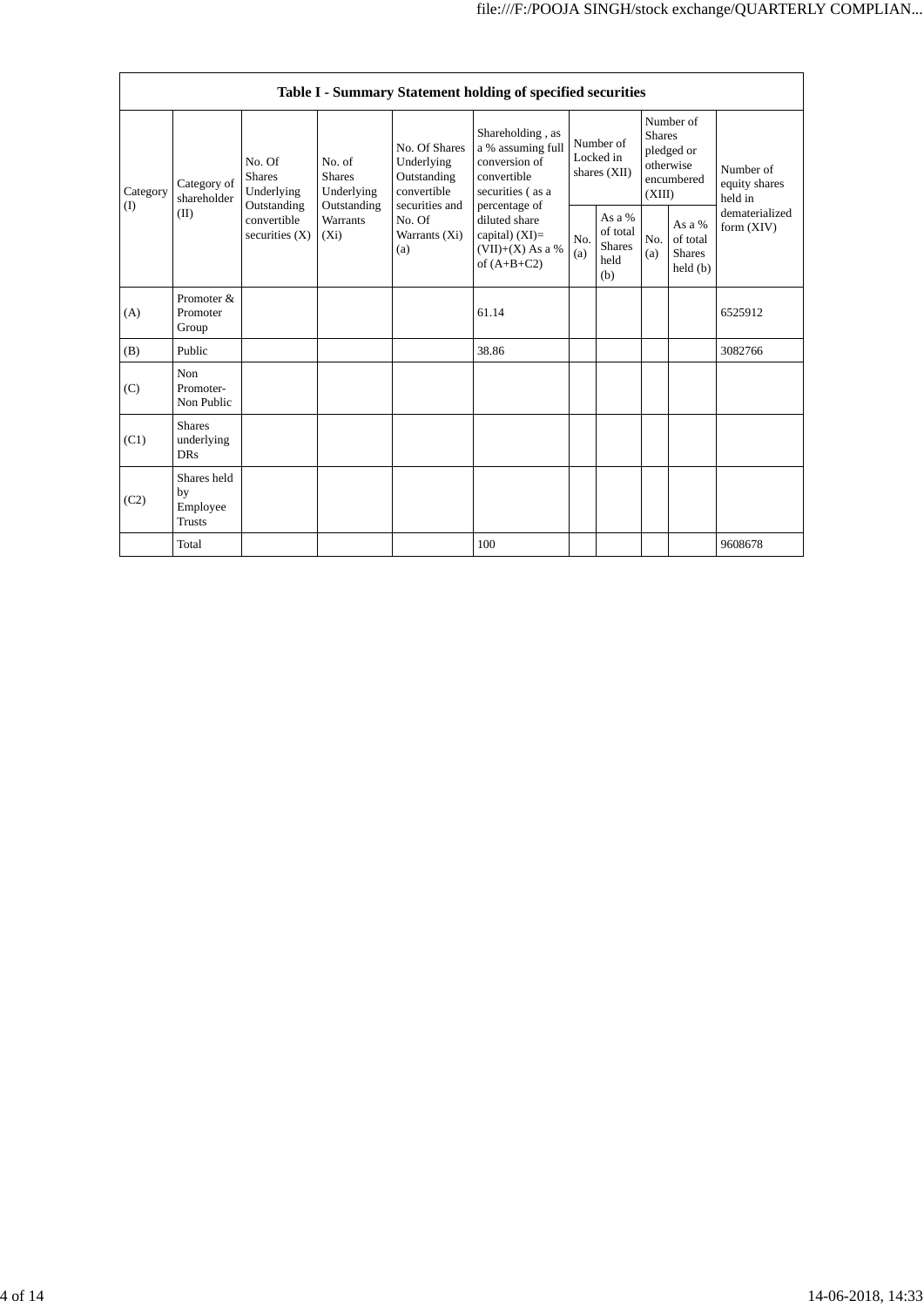|                                                                                               | Table II - Statement showing shareholding pattern of the Promoter and Promoter Group                                |                                  |                                                            |                       |                          |                      |                                           |                               |               |                                 |                                 |
|-----------------------------------------------------------------------------------------------|---------------------------------------------------------------------------------------------------------------------|----------------------------------|------------------------------------------------------------|-----------------------|--------------------------|----------------------|-------------------------------------------|-------------------------------|---------------|---------------------------------|---------------------------------|
|                                                                                               |                                                                                                                     |                                  | No. of<br>fully paid<br>up equity<br>shares<br>held $(IV)$ | No.<br>Of<br>Partly   | No. Of<br>shares         | Total nos.<br>shares | Shareholding<br>as a % of<br>total no. of | each class of securities (IX) |               | Number of Voting Rights held in |                                 |
| Sr.                                                                                           | Category & Name<br>of the<br>Shareholders (I)                                                                       | Nos. Of<br>shareholders<br>(III) |                                                            | paid-<br>up<br>equity | underlying<br>Depository | held (VII)<br>$=$    | shares<br>(calculated<br>as per SCRR,     | No of Voting (XIV) Rights     |               |                                 | Total<br>as a %                 |
|                                                                                               |                                                                                                                     |                                  |                                                            | shares<br>held<br>(V) | Receipts<br>(VI)         | $(IV)+(V)+$<br>(VI)  | 1957) (VIII)<br>As a % of<br>$(A+B+C2)$   | Class eg:<br>X                | Class<br>eg:y | Total                           | of<br>Total<br>Voting<br>rights |
| A                                                                                             | Table II - Statement showing shareholding pattern of the Promoter and Promoter Group                                |                                  |                                                            |                       |                          |                      |                                           |                               |               |                                 |                                 |
| (1)                                                                                           | Indian                                                                                                              |                                  |                                                            |                       |                          |                      |                                           |                               |               |                                 |                                 |
| (a)                                                                                           | Individuals/Hindu<br>undivided Family                                                                               | 8                                | 6525912                                                    |                       |                          | 6525912              | 61.14                                     | 6525912                       |               | 6525912                         | 61.14                           |
| Sub-Total<br>(A)(1)                                                                           |                                                                                                                     | 8                                | 6525912                                                    |                       |                          | 6525912              | 61.14                                     | 6525912                       |               | 6525912                         | 61.14                           |
| (2)                                                                                           | Foreign                                                                                                             |                                  |                                                            |                       |                          |                      |                                           |                               |               |                                 |                                 |
| Total<br>Shareholding<br>of Promoter<br>and<br>Promoter<br>Group<br>$(A)=(A)$<br>$(1)+(A)(2)$ |                                                                                                                     | 8                                | 6525912                                                    |                       |                          | 6525912              | 61.14                                     | 6525912                       |               | 6525912                         | 61.14                           |
| B                                                                                             | Table III - Statement showing shareholding pattern of the Public shareholder                                        |                                  |                                                            |                       |                          |                      |                                           |                               |               |                                 |                                 |
| (1)                                                                                           | Institutions                                                                                                        |                                  |                                                            |                       |                          |                      |                                           |                               |               |                                 |                                 |
| (a)                                                                                           | <b>Mutual Funds</b>                                                                                                 | $\mathbf{1}$                     | 2850                                                       |                       |                          | 2850                 | 0.03                                      | 2850                          |               | 2850                            | 0.03                            |
| (f)                                                                                           | Financial<br>Institutions/<br><b>Banks</b>                                                                          | 1                                | 600                                                        |                       |                          | 600                  | 0.01                                      | 600                           |               | 600                             | 0.01                            |
| Sub-Total<br>(B)(1)                                                                           |                                                                                                                     | 2                                | 3450                                                       |                       |                          | 3450                 | 0.03                                      | 3450                          |               | 3450                            | 0.03                            |
| (3)                                                                                           | Non-institutions                                                                                                    |                                  |                                                            |                       |                          |                      |                                           |                               |               |                                 |                                 |
| (a(i))                                                                                        | Individuals -<br>i.Individual<br>shareholders<br>holding nominal<br>share capital up to<br>Rs. 2 lakhs.             | 4290                             | 1910029                                                    |                       |                          | 1910029              | 17.89                                     | 1910029                       |               | 1910029                         | 17.89                           |
| (a(ii))                                                                                       | Individuals - ii.<br>Individual<br>shareholders<br>holding nominal<br>share capital in<br>excess of Rs. 2<br>lakhs. | $\overline{\mathbf{4}}$          | 358190                                                     |                       |                          | 358190               | 3.36                                      | 358190                        |               | 358190                          | 3.36                            |
| (e)                                                                                           | Any Other<br>(specify)                                                                                              | 54                               | 1876814                                                    |                       |                          | 1876814              | 17.58                                     | 1876814                       |               | 1876814                         | 17.58                           |
| Sub-Total<br>(B)(3)                                                                           |                                                                                                                     | 4348                             | 4145033                                                    |                       |                          | 4145033              | 38.83                                     | 4145033                       |               | 4145033                         | 38.83                           |
| Total Public<br>Shareholding<br>$(B)= (B)$<br>$(1)+(B)$<br>$(2)+(B)(3)$                       |                                                                                                                     | 4350                             | 4148483                                                    |                       |                          | 4148483              | 38.86                                     | 4148483                       |               | 4148483                         | 38.86                           |
| $\mathsf{C}$                                                                                  | Table IV - Statement showing shareholding pattern of the Non Promoter- Non Public shareholder                       |                                  |                                                            |                       |                          |                      |                                           |                               |               |                                 |                                 |
| Total (<br>$A+B+C2$ )                                                                         |                                                                                                                     | 4358                             | 10674395                                                   |                       |                          | 10674395             | 100                                       | 10674395                      |               | 10674395                        | 100                             |
| Total<br>$(A+B+C)$                                                                            |                                                                                                                     | 4358                             | 10674395                                                   |                       |                          | 10674395             | 100                                       | 10674395                      |               | 10674395                        | 100                             |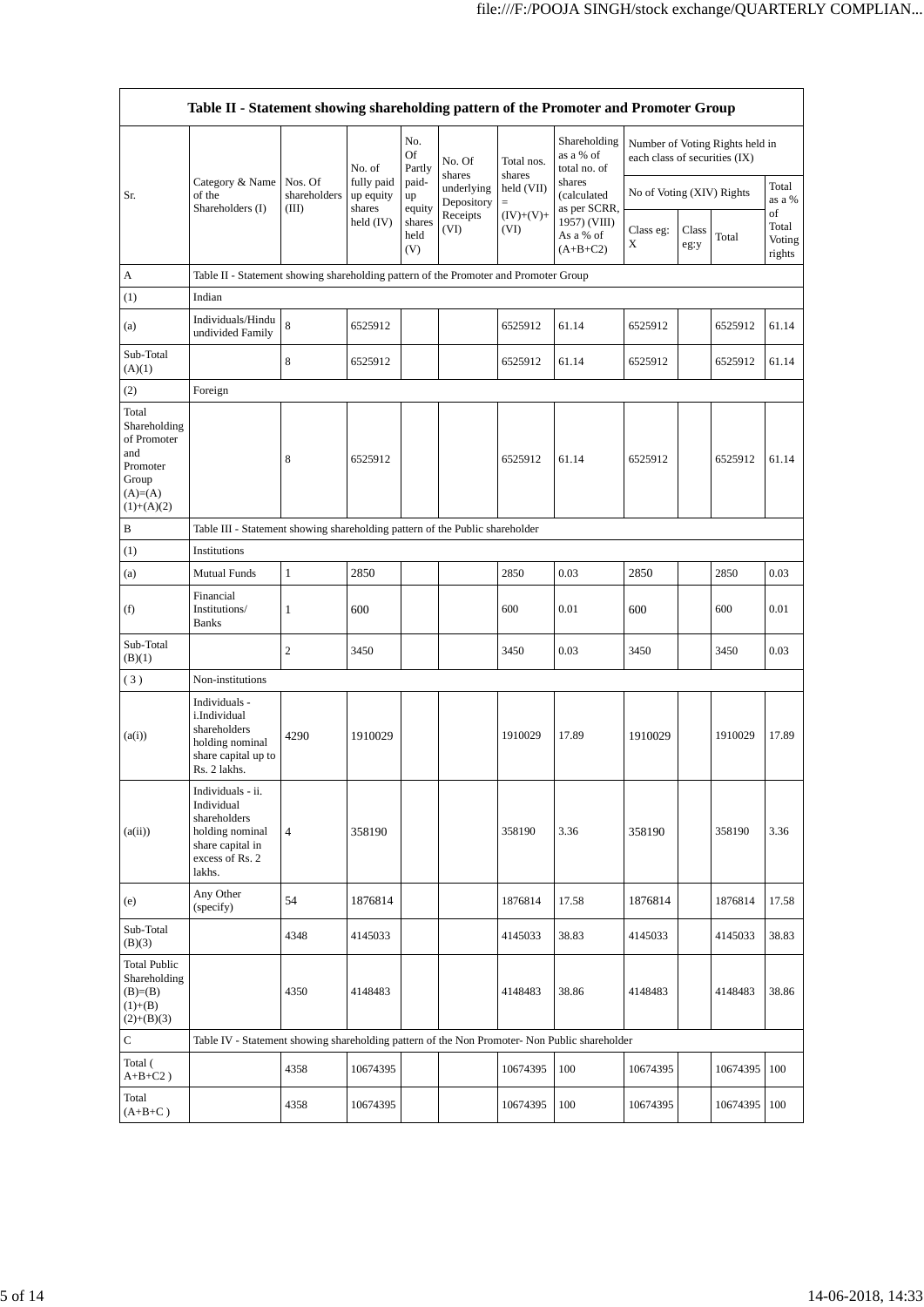| Table II - Statement showing shareholding pattern of the Promoter and Promoter Group     |                                            |                                                                      |                                                                             |                                                                                                                                                                                        |                                          |                                                         |                                                                               |                                                                |                                                         |
|------------------------------------------------------------------------------------------|--------------------------------------------|----------------------------------------------------------------------|-----------------------------------------------------------------------------|----------------------------------------------------------------------------------------------------------------------------------------------------------------------------------------|------------------------------------------|---------------------------------------------------------|-------------------------------------------------------------------------------|----------------------------------------------------------------|---------------------------------------------------------|
| Sr.                                                                                      | No. Of Shares<br>Underlying<br>Outstanding | No. of Shares<br>Underlying<br>Outstanding<br>Warrants $(Xi)$<br>(a) | No. Of Shares<br>Underlying<br>Outstanding<br>convertible<br>securities and | Shareholding, as a<br>% assuming full<br>conversion of<br>convertible<br>securities (as a<br>percentage of<br>diluted share<br>capital) $(XI)=$<br>$(VII)+(X)$ As a %<br>of $(A+B+C2)$ | Number of<br>Locked in<br>shares $(XII)$ |                                                         | Number of<br><b>Shares</b><br>pledged or<br>otherwise<br>encumbered<br>(XIII) |                                                                | Number of<br>equity shares<br>held in<br>dematerialized |
|                                                                                          | convertible<br>securities (X)              |                                                                      | No. Of<br>Warrants (Xi)                                                     |                                                                                                                                                                                        | No.<br>(a)                               | As a %<br>of total<br>Shares<br>$\text{held}(\text{b})$ | No.<br>(a)                                                                    | As a %<br>of total<br><b>Shares</b><br>$\text{held}(\text{b})$ | form (XIV)                                              |
| A                                                                                        |                                            |                                                                      |                                                                             | Table II - Statement showing shareholding pattern of the Promoter and Promoter Group                                                                                                   |                                          |                                                         |                                                                               |                                                                |                                                         |
| (1)                                                                                      | Indian                                     |                                                                      |                                                                             |                                                                                                                                                                                        |                                          |                                                         |                                                                               |                                                                |                                                         |
| (a)                                                                                      |                                            |                                                                      |                                                                             | 61.14                                                                                                                                                                                  |                                          |                                                         |                                                                               |                                                                | 6525912                                                 |
| Sub-Total<br>(A)(1)                                                                      |                                            |                                                                      |                                                                             | 61.14                                                                                                                                                                                  |                                          |                                                         |                                                                               |                                                                | 6525912                                                 |
| (2)                                                                                      | Foreign                                    |                                                                      |                                                                             |                                                                                                                                                                                        |                                          |                                                         |                                                                               |                                                                |                                                         |
| Total<br>Shareholding of<br>Promoter and<br>Promoter Group<br>$(A)= (A)$<br>$(1)+(A)(2)$ |                                            |                                                                      |                                                                             | 61.14                                                                                                                                                                                  |                                          |                                                         |                                                                               |                                                                | 6525912                                                 |
| B                                                                                        |                                            |                                                                      |                                                                             | Table III - Statement showing shareholding pattern of the Public shareholder                                                                                                           |                                          |                                                         |                                                                               |                                                                |                                                         |
| (1)                                                                                      | Institutions                               |                                                                      |                                                                             |                                                                                                                                                                                        |                                          |                                                         |                                                                               |                                                                |                                                         |
| (a)                                                                                      |                                            |                                                                      |                                                                             | 0.03                                                                                                                                                                                   |                                          |                                                         |                                                                               |                                                                | $\boldsymbol{0}$                                        |
| (f)                                                                                      |                                            |                                                                      |                                                                             | 0.01                                                                                                                                                                                   |                                          |                                                         |                                                                               |                                                                | $\boldsymbol{0}$                                        |
| Sub-Total<br>(B)(1)                                                                      |                                            |                                                                      |                                                                             | 0.03                                                                                                                                                                                   |                                          |                                                         |                                                                               |                                                                | $\boldsymbol{0}$                                        |
| (3)                                                                                      | Non-institutions                           |                                                                      |                                                                             |                                                                                                                                                                                        |                                          |                                                         |                                                                               |                                                                |                                                         |
| (a(i))                                                                                   |                                            |                                                                      |                                                                             | 17.89                                                                                                                                                                                  |                                          |                                                         |                                                                               |                                                                | 1007962                                                 |
| (a(ii))                                                                                  |                                            |                                                                      |                                                                             | 3.36                                                                                                                                                                                   |                                          |                                                         |                                                                               |                                                                | 276440                                                  |
| (e)                                                                                      |                                            |                                                                      |                                                                             | 17.58                                                                                                                                                                                  |                                          |                                                         |                                                                               |                                                                | 1798364                                                 |
| Sub-Total<br>(B)(3)                                                                      |                                            |                                                                      |                                                                             | 38.83                                                                                                                                                                                  |                                          |                                                         |                                                                               |                                                                | 3082766                                                 |
| <b>Total Public</b><br>Shareholding<br>$(B)=(B)(1)+(B)$<br>$(2)+(B)(3)$                  |                                            |                                                                      |                                                                             | 38.86                                                                                                                                                                                  |                                          |                                                         |                                                                               |                                                                | 3082766                                                 |
| C                                                                                        |                                            |                                                                      |                                                                             | Table IV - Statement showing shareholding pattern of the Non Promoter- Non Public shareholder                                                                                          |                                          |                                                         |                                                                               |                                                                |                                                         |
| Total (<br>$A+B+C2$ )                                                                    |                                            |                                                                      |                                                                             | 100                                                                                                                                                                                    |                                          |                                                         |                                                                               |                                                                | 9608678                                                 |
| Total $(A+B+C)$                                                                          |                                            |                                                                      |                                                                             | 100                                                                                                                                                                                    |                                          |                                                         |                                                                               |                                                                | 9608678                                                 |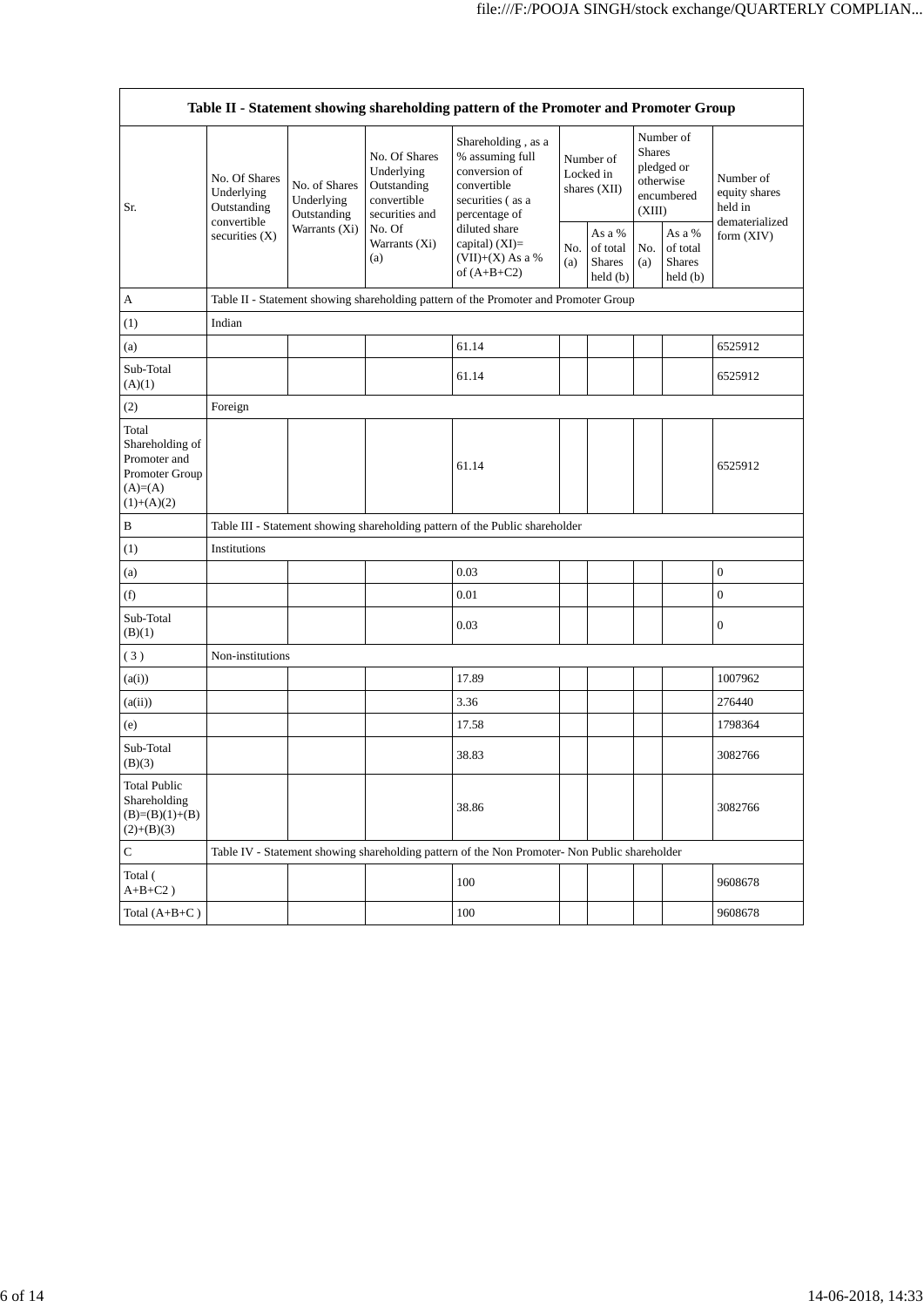| Individuals/Hindu undivided Family                                                                                                                                                       |                               |                                 |                  |                   |                         |                                        |                              |  |
|------------------------------------------------------------------------------------------------------------------------------------------------------------------------------------------|-------------------------------|---------------------------------|------------------|-------------------|-------------------------|----------------------------------------|------------------------------|--|
| Searial No.                                                                                                                                                                              | $\mathbf{1}$                  | $\overline{c}$                  | 3                | $\overline{4}$    | 5                       | 6                                      | 7                            |  |
| Name of the<br>Shareholders (I)                                                                                                                                                          | <b>ANJU</b><br><b>AGARWAL</b> | <b>DEEPAK</b><br><b>AGARWAL</b> | SHRADDHA<br>MODI | <b>VINIT MODI</b> | <b>ABHISHEK</b><br>MODI | <b>NIRMAL</b><br>MODI &<br><b>SONS</b> | <b>NIRMAL</b><br><b>MODI</b> |  |
| PAN (II)                                                                                                                                                                                 | ABRPA7045B                    | ADBPA0886G                      | ANHPM6892Q       | ANHPM6891P        | ANGPM9469C              | AABHN4792H                             | AETPM2635L                   |  |
| No. of fully paid<br>up equity shares<br>held (IV)                                                                                                                                       | 30000                         | 120637                          | 195250           | 286065            | 397278                  | 412500                                 | 1800558                      |  |
| No. Of Partly paid-<br>up equity shares<br>held(V)                                                                                                                                       |                               |                                 |                  |                   |                         |                                        |                              |  |
| No. Of shares<br>underlying<br>Depository<br>Receipts (VI)                                                                                                                               |                               |                                 |                  |                   |                         |                                        |                              |  |
| Total nos. shares<br>$held (VII) =$<br>$(IV)+(V)+(VI)$                                                                                                                                   | 30000                         | 120637                          | 195250           | 286065            | 397278                  | 412500                                 | 1800558                      |  |
| Shareholding as a<br>% of total no. of<br>shares (calculated<br>as per SCRR,<br>1957) (VIII) As a<br>% of $(A+B+C2)$                                                                     | 0.28                          | 1.13                            | 1.83             | 2.68              | 3.72                    | 3.86                                   | 16.87                        |  |
| Number of Voting Rights held in each class of securities (IX)                                                                                                                            |                               |                                 |                  |                   |                         |                                        |                              |  |
| Class eg:X                                                                                                                                                                               | 30000                         | 120637                          | 195250           | 286065            | 397278                  | 412500                                 | 1800558                      |  |
| Class eg:y                                                                                                                                                                               |                               |                                 |                  |                   |                         |                                        |                              |  |
| Total                                                                                                                                                                                    | 30000                         | 120637                          | 195250           | 286065            | 397278                  | 412500                                 | 1800558                      |  |
| Total as a % of<br>Total Voting rights                                                                                                                                                   | 0.28                          | 1.13                            | 1.83             | 2.68              | 3.72                    | 3.86                                   | 16.87                        |  |
| No. Of Shares<br>Underlying<br>Outstanding<br>convertible<br>securities (X)                                                                                                              |                               |                                 |                  |                   |                         |                                        |                              |  |
| No. of Shares<br>Underlying<br>Outstanding<br>Warrants (Xi)                                                                                                                              |                               |                                 |                  |                   |                         |                                        |                              |  |
| No. Of Shares<br>Underlying<br>Outstanding<br>convertible<br>securities and No.<br>Of Warrants (Xi)<br>(a)                                                                               |                               |                                 |                  |                   |                         |                                        |                              |  |
| Shareholding, as a<br>% assuming full<br>conversion of<br>convertible<br>securities (as a<br>percentage of<br>diluted share<br>capital) (XI)=<br>$(VII)+(Xi)(a)$ As a<br>% of $(A+B+C2)$ | 0.28                          | 1.13                            | 1.83             | 2.68              | 3.72                    | 3.86                                   | 16.87                        |  |
| Number of Locked in shares (XII)                                                                                                                                                         |                               |                                 |                  |                   |                         |                                        |                              |  |
| No. (a)                                                                                                                                                                                  |                               |                                 |                  |                   |                         |                                        |                              |  |
| As a % of total<br>Shares held (b)                                                                                                                                                       |                               |                                 |                  |                   |                         |                                        |                              |  |
| Number of Shares pledged or otherwise encumbered (XIII)                                                                                                                                  |                               |                                 |                  |                   |                         |                                        |                              |  |
| No. (a)                                                                                                                                                                                  |                               |                                 |                  |                   |                         |                                        |                              |  |
| As a % of total<br>Shares held (b)                                                                                                                                                       |                               |                                 |                  |                   |                         |                                        |                              |  |
| Number of equity<br>shares held in<br>dematerialized                                                                                                                                     | 30000                         | 120637                          | 195250           | 286065            | 397278                  | 412500                                 | 1800558                      |  |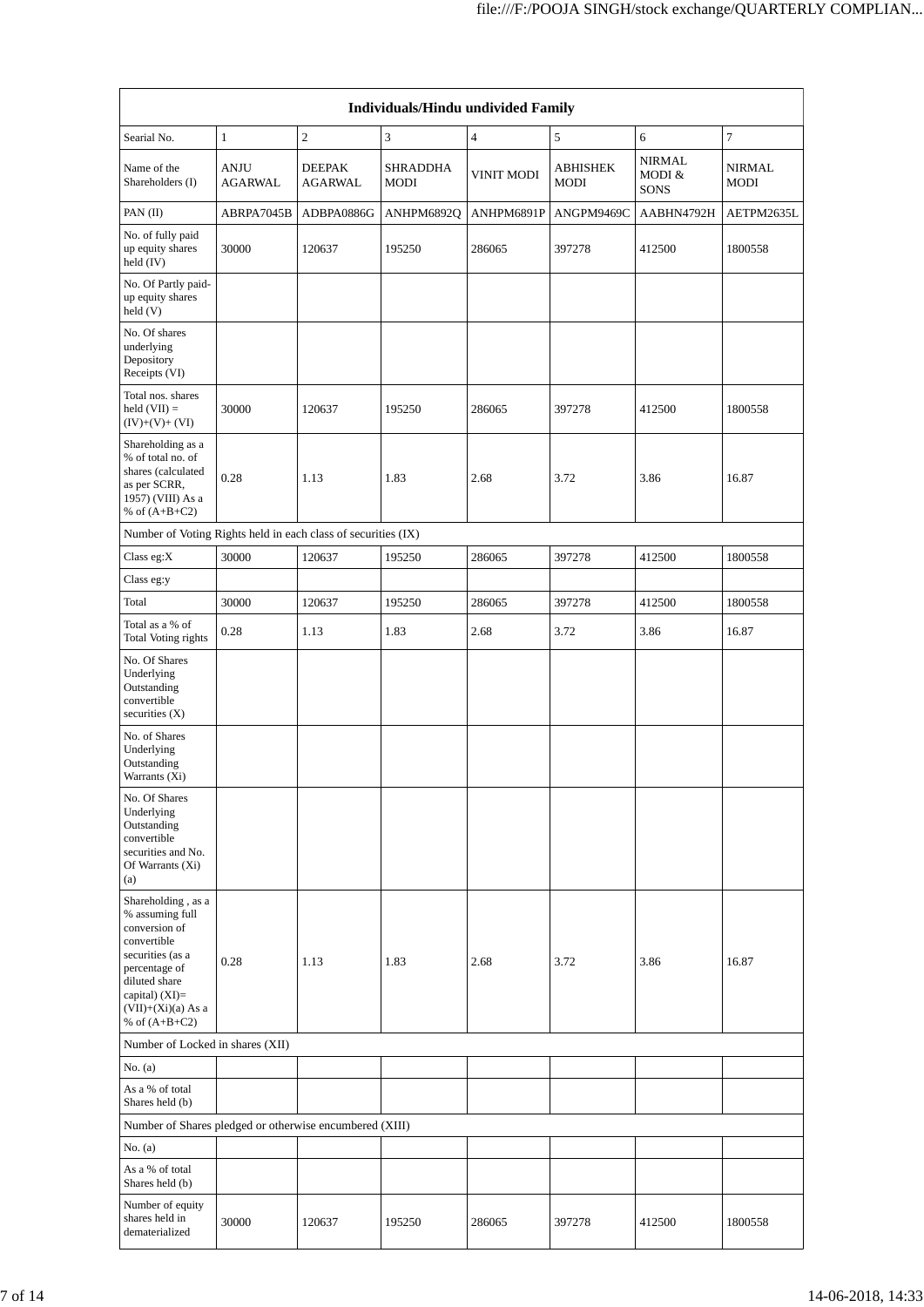| form $(XIV)$                    |                   |                   |                   |                   |                   |                   |          |  |
|---------------------------------|-------------------|-------------------|-------------------|-------------------|-------------------|-------------------|----------|--|
| Reason for not providing PAN    |                   |                   |                   |                   |                   |                   |          |  |
| Reason for not<br>providing PAN |                   |                   |                   |                   |                   |                   |          |  |
| Shareholder type                | Promoter<br>Group | Promoter<br>Group | Promoter<br>Group | Promoter<br>Group | Promoter<br>Group | Promoter<br>Group | Promoter |  |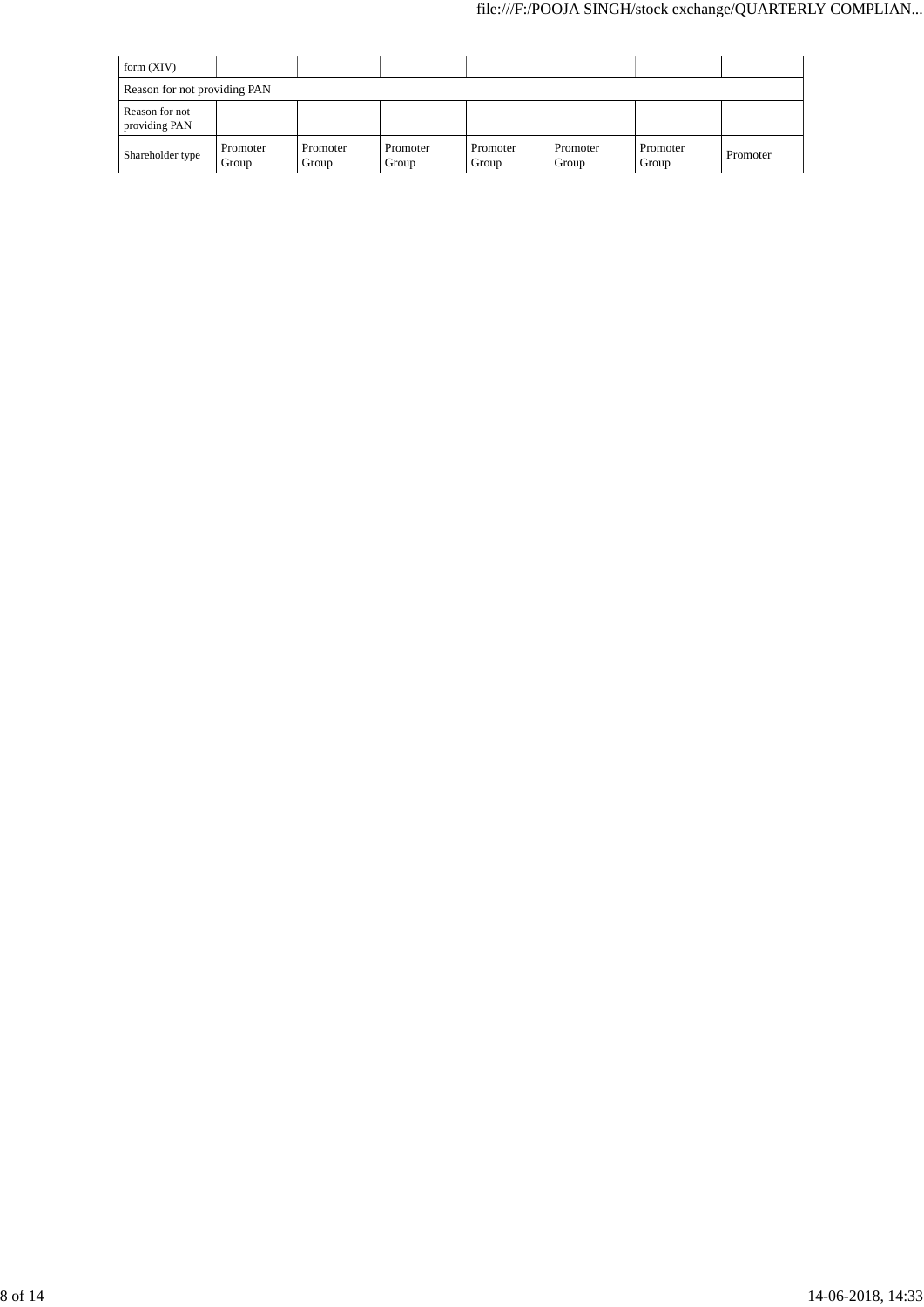| Individuals/Hindu undivided Family                                                                                                                                                         |                                                               |                       |  |  |  |  |  |
|--------------------------------------------------------------------------------------------------------------------------------------------------------------------------------------------|---------------------------------------------------------------|-----------------------|--|--|--|--|--|
| Searial No.                                                                                                                                                                                | $\,8\,$                                                       |                       |  |  |  |  |  |
| Name of the<br>Shareholders (I)                                                                                                                                                            | <b>SANGEETA MODI</b>                                          | Click here to go back |  |  |  |  |  |
| PAN $(II)$                                                                                                                                                                                 | ADNPM2410L                                                    | Total                 |  |  |  |  |  |
| No. of fully paid<br>up equity shares<br>held (IV)                                                                                                                                         | 3283624                                                       | 6525912               |  |  |  |  |  |
| No. Of Partly paid-<br>up equity shares<br>held $(V)$                                                                                                                                      |                                                               |                       |  |  |  |  |  |
| No. Of shares<br>underlying<br>Depository<br>Receipts (VI)                                                                                                                                 |                                                               |                       |  |  |  |  |  |
| Total nos. shares<br>held $(VII) =$<br>$(IV)+(V)+(VI)$                                                                                                                                     | 3283624                                                       | 6525912               |  |  |  |  |  |
| Shareholding as a<br>% of total no. of<br>shares (calculated<br>as per SCRR,<br>1957) (VIII) As a<br>% of $(A+B+C2)$                                                                       | 30.76                                                         | 61.14                 |  |  |  |  |  |
|                                                                                                                                                                                            | Number of Voting Rights held in each class of securities (IX) |                       |  |  |  |  |  |
| Class eg:X                                                                                                                                                                                 | 3283624                                                       | 6525912               |  |  |  |  |  |
| Class eg:y                                                                                                                                                                                 |                                                               |                       |  |  |  |  |  |
| Total                                                                                                                                                                                      | 3283624                                                       | 6525912               |  |  |  |  |  |
| Total as a % of<br>Total Voting rights                                                                                                                                                     | 30.76                                                         | 61.14                 |  |  |  |  |  |
| No. Of Shares<br>Underlying<br>Outstanding<br>convertible<br>securities $(X)$                                                                                                              |                                                               |                       |  |  |  |  |  |
| No. of Shares<br>Underlying<br>Outstanding<br>Warrants (Xi)                                                                                                                                |                                                               |                       |  |  |  |  |  |
| No. Of Shares<br>Underlying<br>Outstanding<br>convertible<br>securities and No.<br>Of Warrants (Xi)<br>(a)                                                                                 |                                                               |                       |  |  |  |  |  |
| Shareholding, as a<br>% assuming full<br>conversion of<br>convertible<br>securities (as a<br>percentage of<br>diluted share<br>capital) $(XI)=$<br>$(VII)+(Xi)(a)$ As a<br>% of $(A+B+C2)$ | 30.76                                                         | 61.14                 |  |  |  |  |  |
| Number of Locked in shares (XII)                                                                                                                                                           |                                                               |                       |  |  |  |  |  |
| No. $(a)$                                                                                                                                                                                  |                                                               |                       |  |  |  |  |  |
| As a % of total<br>Shares held (b)                                                                                                                                                         |                                                               |                       |  |  |  |  |  |
|                                                                                                                                                                                            | Number of Shares pledged or otherwise encumbered (XIII)       |                       |  |  |  |  |  |
| No. $(a)$                                                                                                                                                                                  |                                                               |                       |  |  |  |  |  |
| As a % of total<br>Shares held (b)                                                                                                                                                         |                                                               |                       |  |  |  |  |  |
| Number of equity<br>shares held in<br>dematerialized<br>form (XIV)                                                                                                                         | 3283624                                                       | 6525912               |  |  |  |  |  |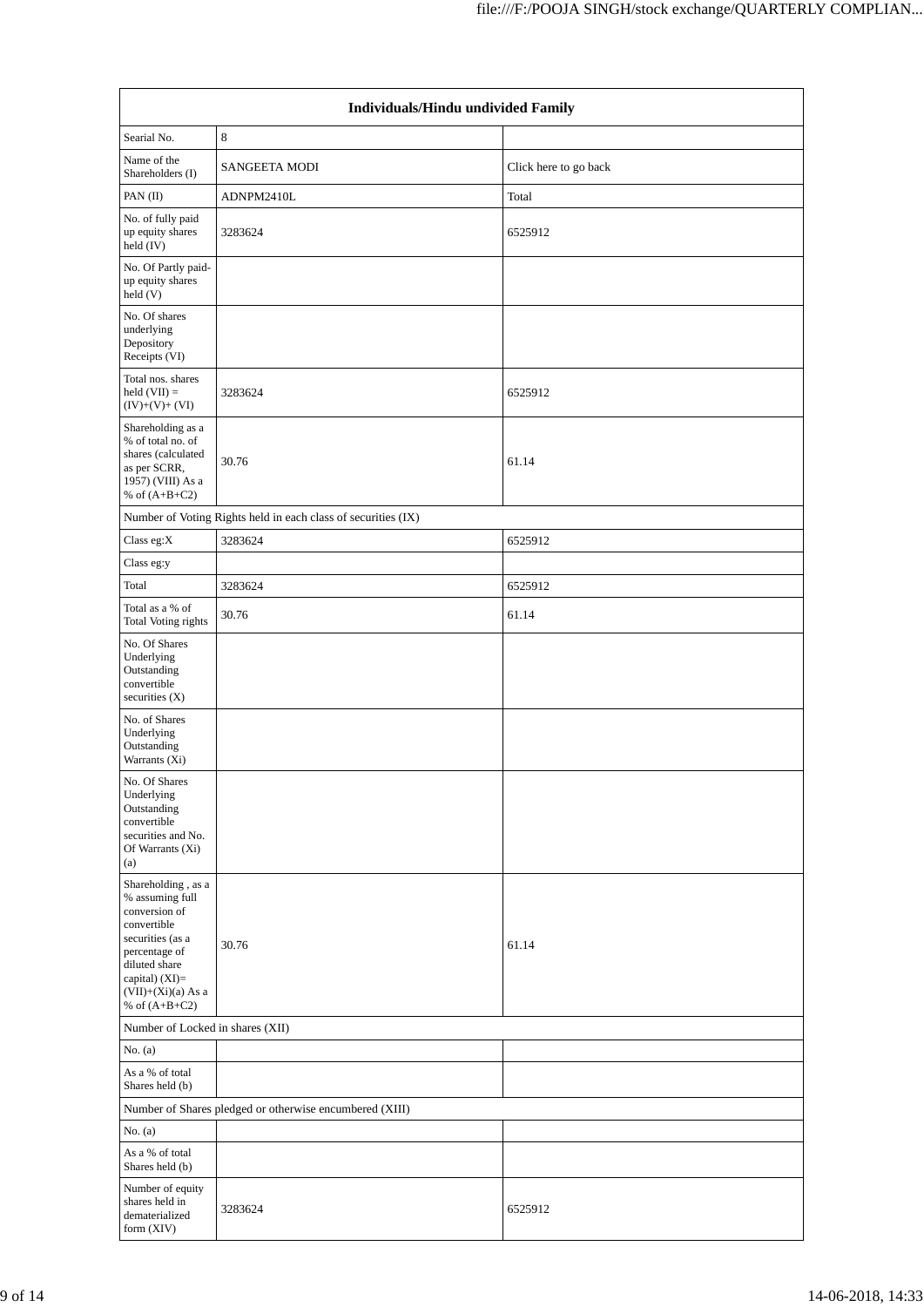|                                 | Reason for not providing PAN |  |  |  |  |  |
|---------------------------------|------------------------------|--|--|--|--|--|
| Reason for not<br>providing PAN |                              |  |  |  |  |  |
| Shareholder type                | <b>Promoter Group</b>        |  |  |  |  |  |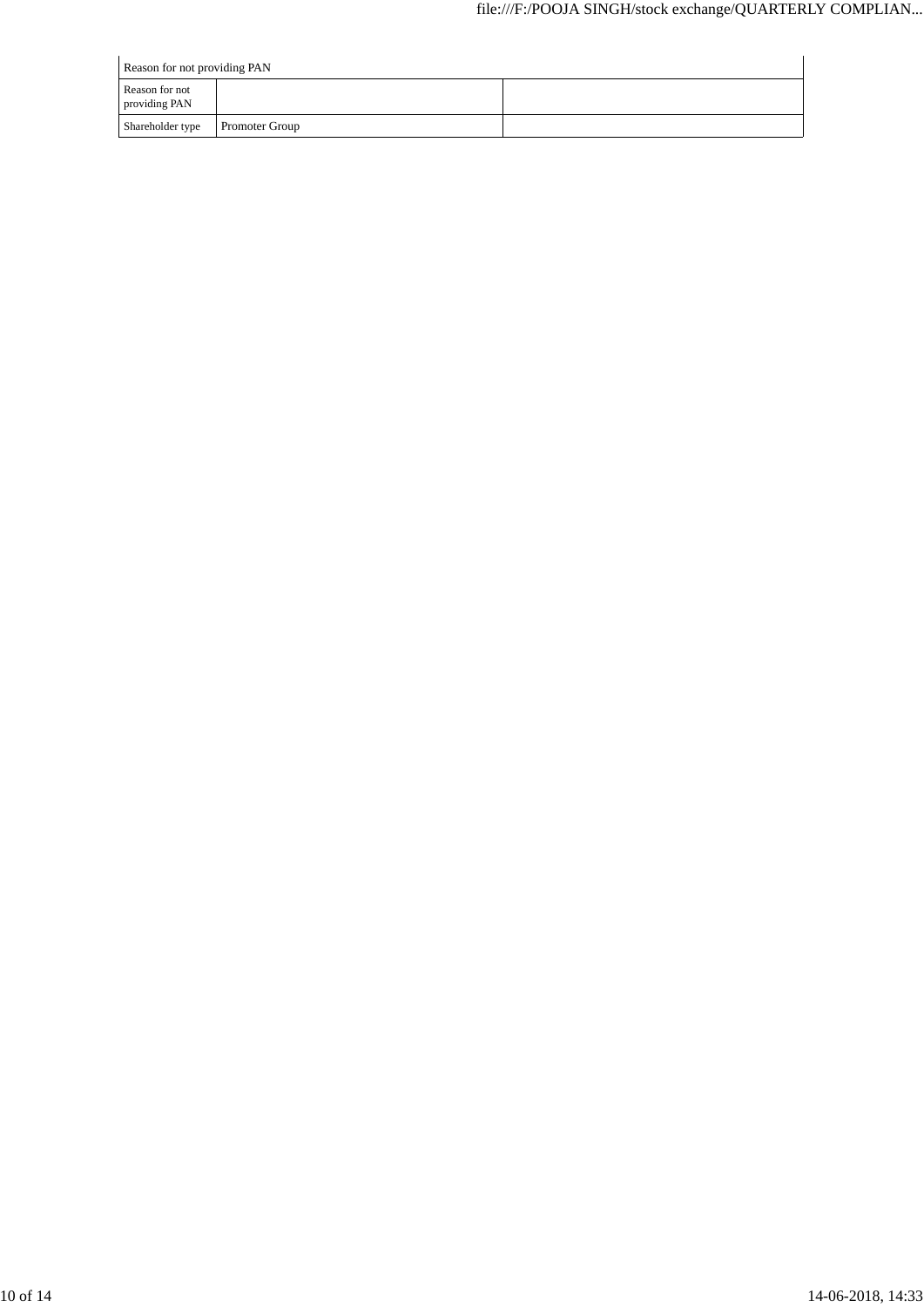|                                                                                                                                                                                           | Individuals - ii. Individual shareholders holding nominal share capital in excess of Rs. 2 lakhs. |                       |  |  |  |  |  |  |
|-------------------------------------------------------------------------------------------------------------------------------------------------------------------------------------------|---------------------------------------------------------------------------------------------------|-----------------------|--|--|--|--|--|--|
| Searial No.                                                                                                                                                                               | $\mathbf{1}$                                                                                      |                       |  |  |  |  |  |  |
| Name of the<br>Shareholders (I)                                                                                                                                                           | NEETU MODI                                                                                        | Click here to go back |  |  |  |  |  |  |
| PAN (II)                                                                                                                                                                                  | APZPM8380F                                                                                        | Total                 |  |  |  |  |  |  |
| No. of fully paid<br>up equity shares<br>held (IV)                                                                                                                                        | 258497                                                                                            | 258497                |  |  |  |  |  |  |
| No. Of Partly paid-<br>up equity shares<br>held(V)                                                                                                                                        |                                                                                                   |                       |  |  |  |  |  |  |
| No. Of shares<br>underlying<br>Depository<br>Receipts (VI)                                                                                                                                |                                                                                                   |                       |  |  |  |  |  |  |
| Total nos. shares<br>$held (VII) =$<br>$(IV)+(V)+(VI)$                                                                                                                                    | 258497                                                                                            | 258497                |  |  |  |  |  |  |
| Shareholding as a<br>% of total no. of<br>shares (calculated<br>as per SCRR,<br>1957) (VIII) As a<br>% of $(A+B+C2)$                                                                      | 2.42                                                                                              | 2.42                  |  |  |  |  |  |  |
|                                                                                                                                                                                           | Number of Voting Rights held in each class of securities (IX)                                     |                       |  |  |  |  |  |  |
| Class eg: X                                                                                                                                                                               | 258497                                                                                            | 258497                |  |  |  |  |  |  |
| Class eg:y                                                                                                                                                                                |                                                                                                   |                       |  |  |  |  |  |  |
| Total                                                                                                                                                                                     | 258497                                                                                            | 258497                |  |  |  |  |  |  |
| Total as a % of<br><b>Total Voting rights</b>                                                                                                                                             | 2.42                                                                                              | 2.42                  |  |  |  |  |  |  |
| No. Of Shares<br>Underlying<br>Outstanding<br>convertible<br>securities (X)                                                                                                               |                                                                                                   |                       |  |  |  |  |  |  |
| No. of Shares<br>Underlying<br>Outstanding<br>Warrants (Xi)                                                                                                                               |                                                                                                   |                       |  |  |  |  |  |  |
| No. Of Shares<br>Underlying<br>Outstanding<br>convertible<br>securities and No.<br>Of Warrants (Xi)<br>(a)                                                                                |                                                                                                   |                       |  |  |  |  |  |  |
| Shareholding, as a<br>% assuming full<br>conversion of<br>convertible<br>securities (as a<br>percentage of<br>diluted share<br>capital) $(XI)=$<br>$(VII)+(X)$ As a $\%$<br>of $(A+B+C2)$ | 2.42                                                                                              | 2.42                  |  |  |  |  |  |  |
| Number of Locked in shares (XII)                                                                                                                                                          |                                                                                                   |                       |  |  |  |  |  |  |
| No. $(a)$                                                                                                                                                                                 |                                                                                                   |                       |  |  |  |  |  |  |
| As a % of total<br>Shares held (b)                                                                                                                                                        |                                                                                                   |                       |  |  |  |  |  |  |
| Number of equity<br>shares held in<br>dematerialized<br>form (XIV)                                                                                                                        | 202247                                                                                            | 202247                |  |  |  |  |  |  |
| Reason for not providing PAN                                                                                                                                                              |                                                                                                   |                       |  |  |  |  |  |  |
| Reason for not<br>providing PAN                                                                                                                                                           |                                                                                                   |                       |  |  |  |  |  |  |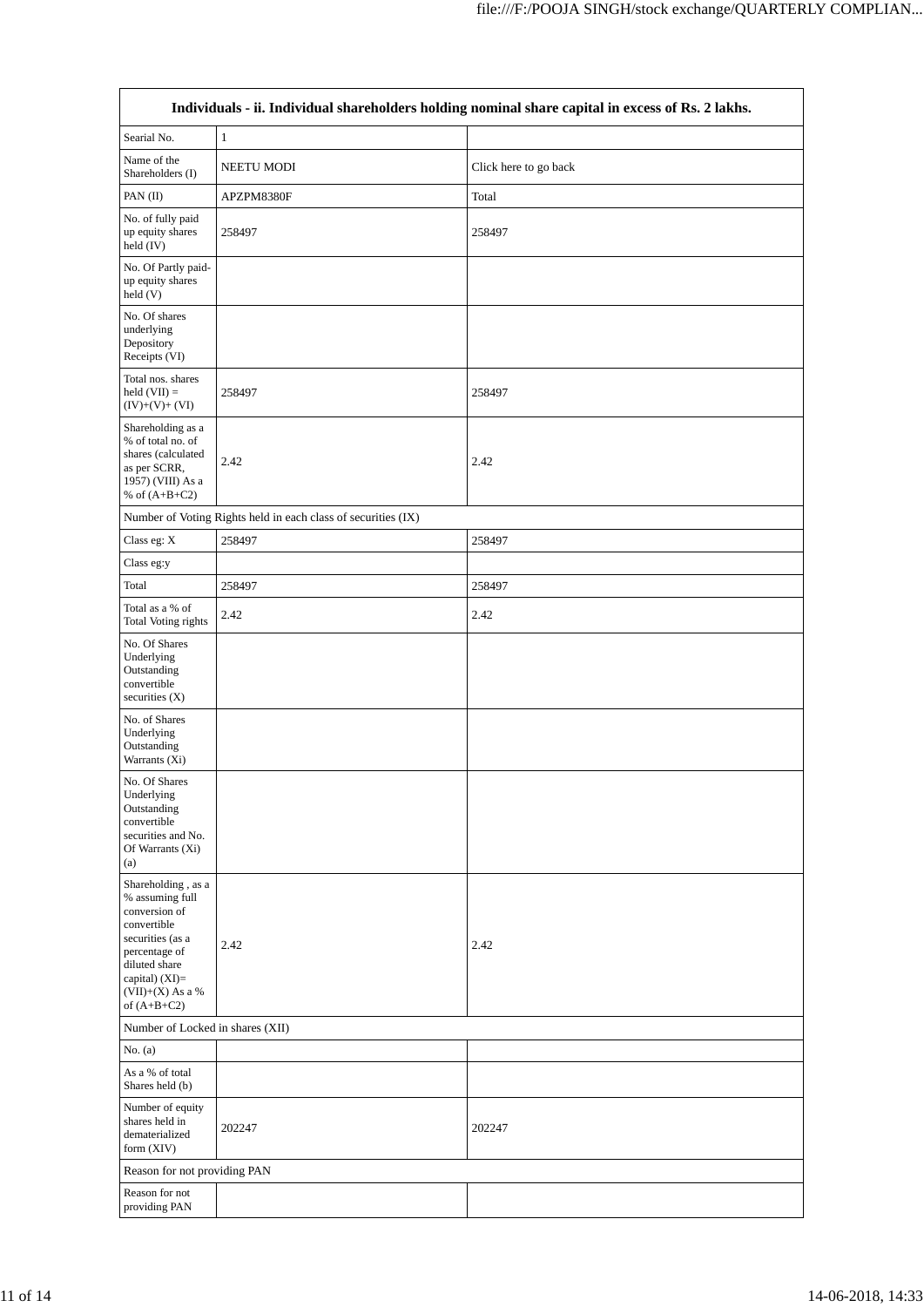| Any Other (specify)                                                                                                                                                                    |                                                               |                                        |                       |  |  |  |  |
|----------------------------------------------------------------------------------------------------------------------------------------------------------------------------------------|---------------------------------------------------------------|----------------------------------------|-----------------------|--|--|--|--|
| Searial No.                                                                                                                                                                            | $\mathbf{1}$                                                  | $\overline{c}$                         |                       |  |  |  |  |
| Category                                                                                                                                                                               | <b>Bodies Corporate</b>                                       | <b>Bodies Corporate</b>                |                       |  |  |  |  |
| Category / More<br>than 1 percentage                                                                                                                                                   | More than 1 percentage of shareholding                        | More than 1 percentage of shareholding |                       |  |  |  |  |
| Name of the<br>Shareholders (I)                                                                                                                                                        | FLEXIR IMPEX PVT LTD                                          | AIM CREDIT CAPITAL PVT LTD             | Click here to go back |  |  |  |  |
| PAN (II)                                                                                                                                                                               | AAACF3674J                                                    | AACCA2464R                             | Total                 |  |  |  |  |
| No. of the<br>Shareholders (I)                                                                                                                                                         | 1                                                             | 1                                      | $\boldsymbol{0}$      |  |  |  |  |
| No. of fully paid<br>up equity shares<br>held (IV)                                                                                                                                     | 696167                                                        | 974712                                 | $\mathbf{0}$          |  |  |  |  |
| No. Of Partly paid-<br>up equity shares<br>held(V)                                                                                                                                     |                                                               |                                        |                       |  |  |  |  |
| No. Of shares<br>underlying<br>Depository<br>Receipts (VI)                                                                                                                             |                                                               |                                        |                       |  |  |  |  |
| Total nos. shares<br>held $(VII) =$<br>$(IV)+(V)+(VI)$                                                                                                                                 | 696167                                                        | 974712                                 | $\boldsymbol{0}$      |  |  |  |  |
| Shareholding as a<br>% of total no. of<br>shares (calculated<br>as per SCRR,<br>1957) (VIII) As a<br>% of $(A+B+C2)$                                                                   | 6.52                                                          | 9.13                                   | $\boldsymbol{0}$      |  |  |  |  |
|                                                                                                                                                                                        | Number of Voting Rights held in each class of securities (IX) |                                        |                       |  |  |  |  |
| Class eg: X                                                                                                                                                                            | 696167                                                        | 974712                                 | $\boldsymbol{0}$      |  |  |  |  |
| Class eg:y                                                                                                                                                                             |                                                               |                                        |                       |  |  |  |  |
| Total                                                                                                                                                                                  | 696167                                                        | 974712                                 | $\mathbf{0}$          |  |  |  |  |
| Total as a % of<br>Total Voting rights                                                                                                                                                 | 6.52                                                          | 9.13                                   | $\boldsymbol{0}$      |  |  |  |  |
| No. Of Shares<br>Underlying<br>Outstanding<br>convertible<br>securities $(X)$                                                                                                          |                                                               |                                        |                       |  |  |  |  |
| No. of Shares<br>Underlying<br>Outstanding<br>Warrants (Xi)                                                                                                                            |                                                               |                                        |                       |  |  |  |  |
| No. Of Shares<br>Underlying<br>Outstanding<br>convertible<br>securities and No.<br>Of Warrants (Xi)<br>(a)                                                                             |                                                               |                                        |                       |  |  |  |  |
| Shareholding, as a<br>% assuming full<br>conversion of<br>convertible<br>securities (as a<br>percentage of<br>diluted share<br>capital) $(XI)=$<br>$(VII)+(X)$ As a %<br>of $(A+B+C2)$ | 6.52                                                          | 9.13                                   | $\boldsymbol{0}$      |  |  |  |  |
| Number of Locked in shares (XII)                                                                                                                                                       |                                                               |                                        |                       |  |  |  |  |
| No. $(a)$<br>As a % of total                                                                                                                                                           |                                                               |                                        |                       |  |  |  |  |
| Shares held (b)<br>Number of equity<br>shares held in<br>dematerialized                                                                                                                | 696167                                                        | 974712                                 | $\mathbf{0}$          |  |  |  |  |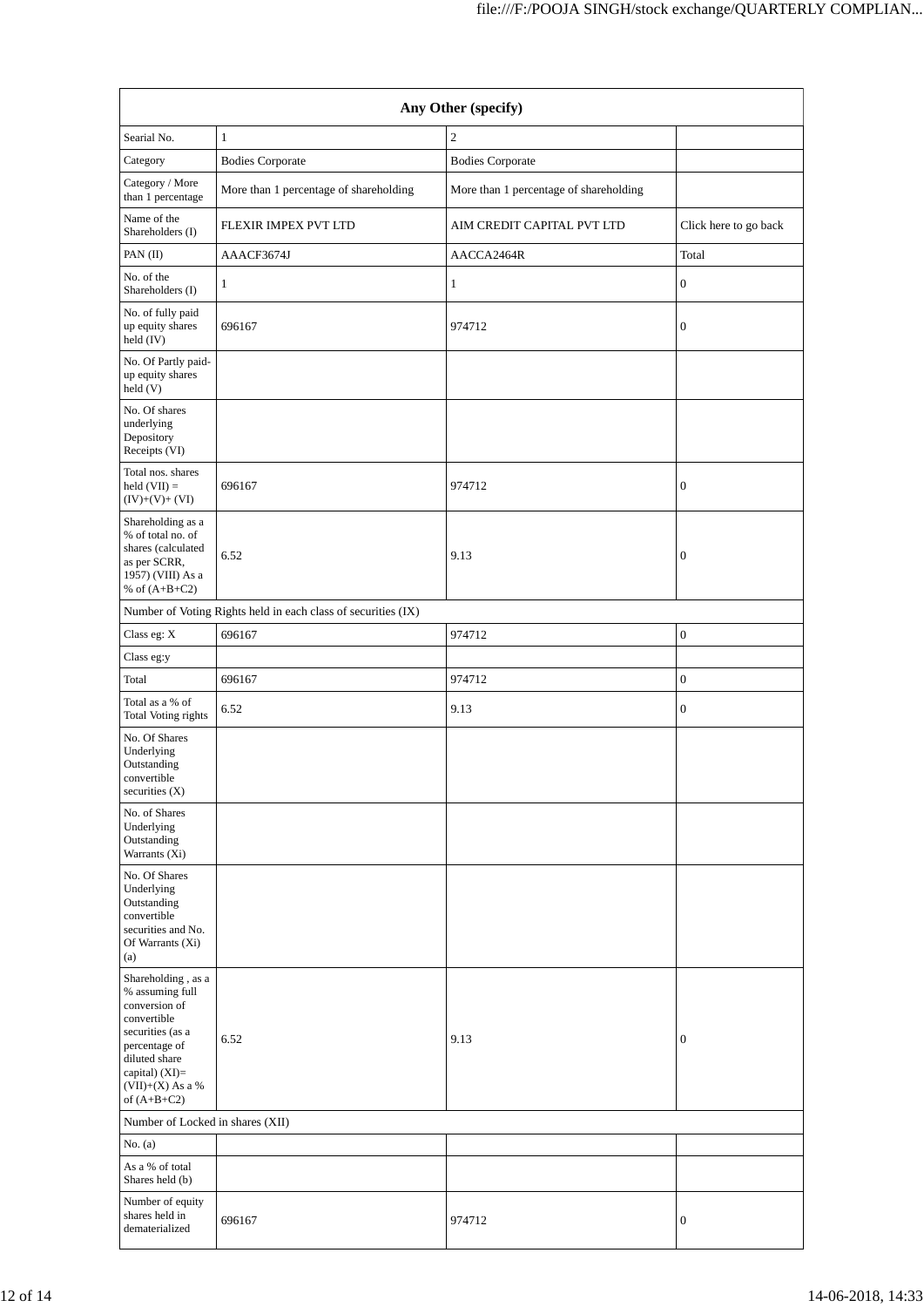| form $(XIV)$                    |  |  |  |
|---------------------------------|--|--|--|
| Reason for not providing PAN    |  |  |  |
| Reason for not<br>providing PAN |  |  |  |